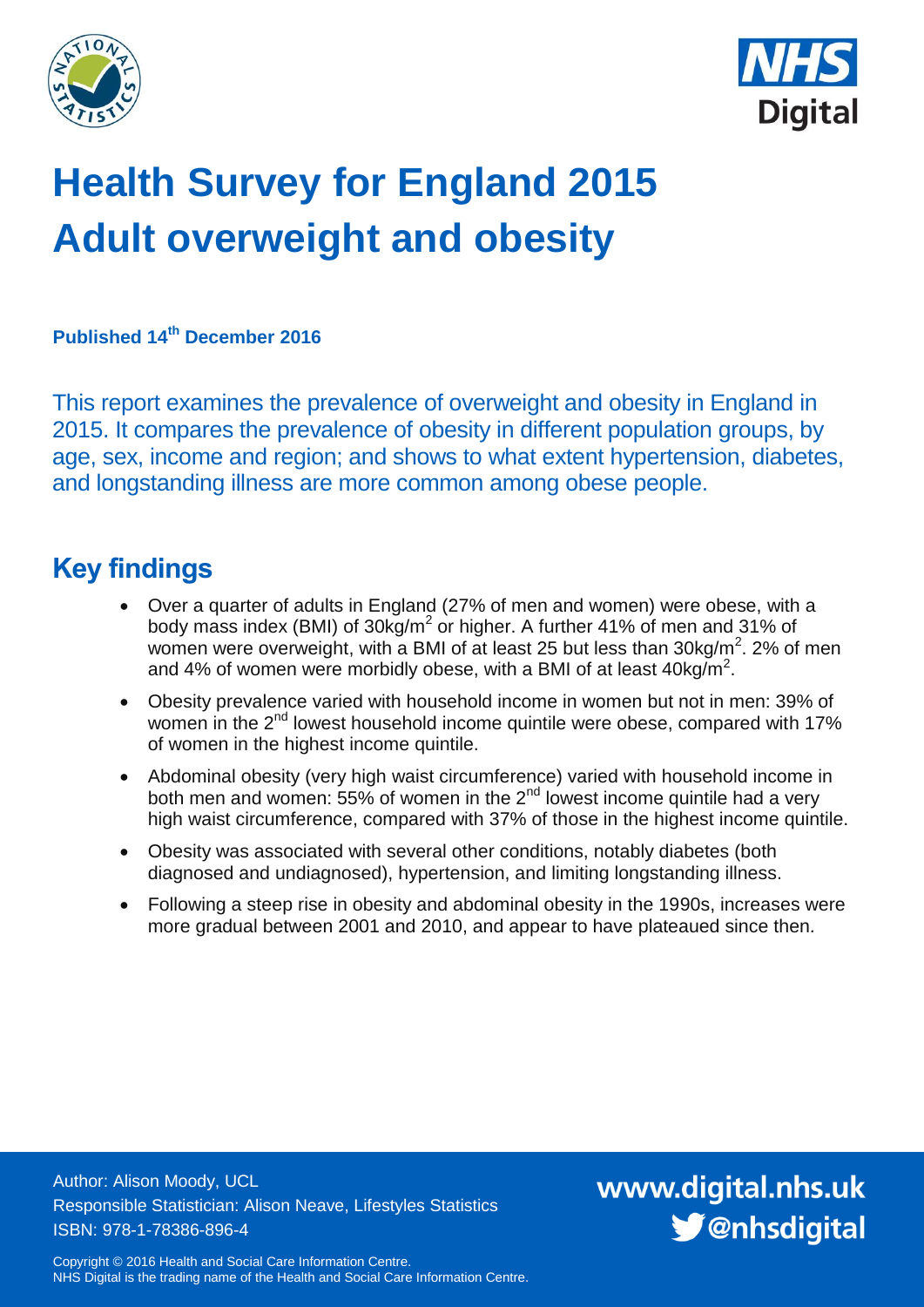## **Contents**

| <b>Key findings</b>                                                         | 1              |
|-----------------------------------------------------------------------------|----------------|
| This is a National Statistics publication                                   | 3              |
| <b>Introduction</b>                                                         | 4              |
| Contents                                                                    | $\overline{4}$ |
| Background                                                                  | 4              |
| <b>Methods and definitions</b>                                              | 5              |
| <b>Methods</b>                                                              | 5              |
| <b>Definitions</b>                                                          | 6              |
| Prevalence of overweight, obesity, and high waist circumference             | 8              |
| Mean BMI, obesity and overweight, by age and sex                            | 8              |
| Waist circumference, by age and sex                                         | 9              |
| Prevalence of obesity, overweight and high waist circumference by<br>region | 10             |
| Prevalence of obesity, overweight and high waist circumference by           |                |
| income                                                                      | 11             |
| Health conditions and obesity, overweight and waist<br>circumference        | 12             |
|                                                                             |                |
| Hypertension                                                                | 12             |
| <b>Diabetes</b>                                                             | 13             |
| <b>Longstanding Illness</b>                                                 | 14             |
| <b>Discussion</b>                                                           | 15             |
| Trends in overweight, obesity and high waist circumference                  | 15             |
| <b>Notes and references</b>                                                 | 17             |
|                                                                             |                |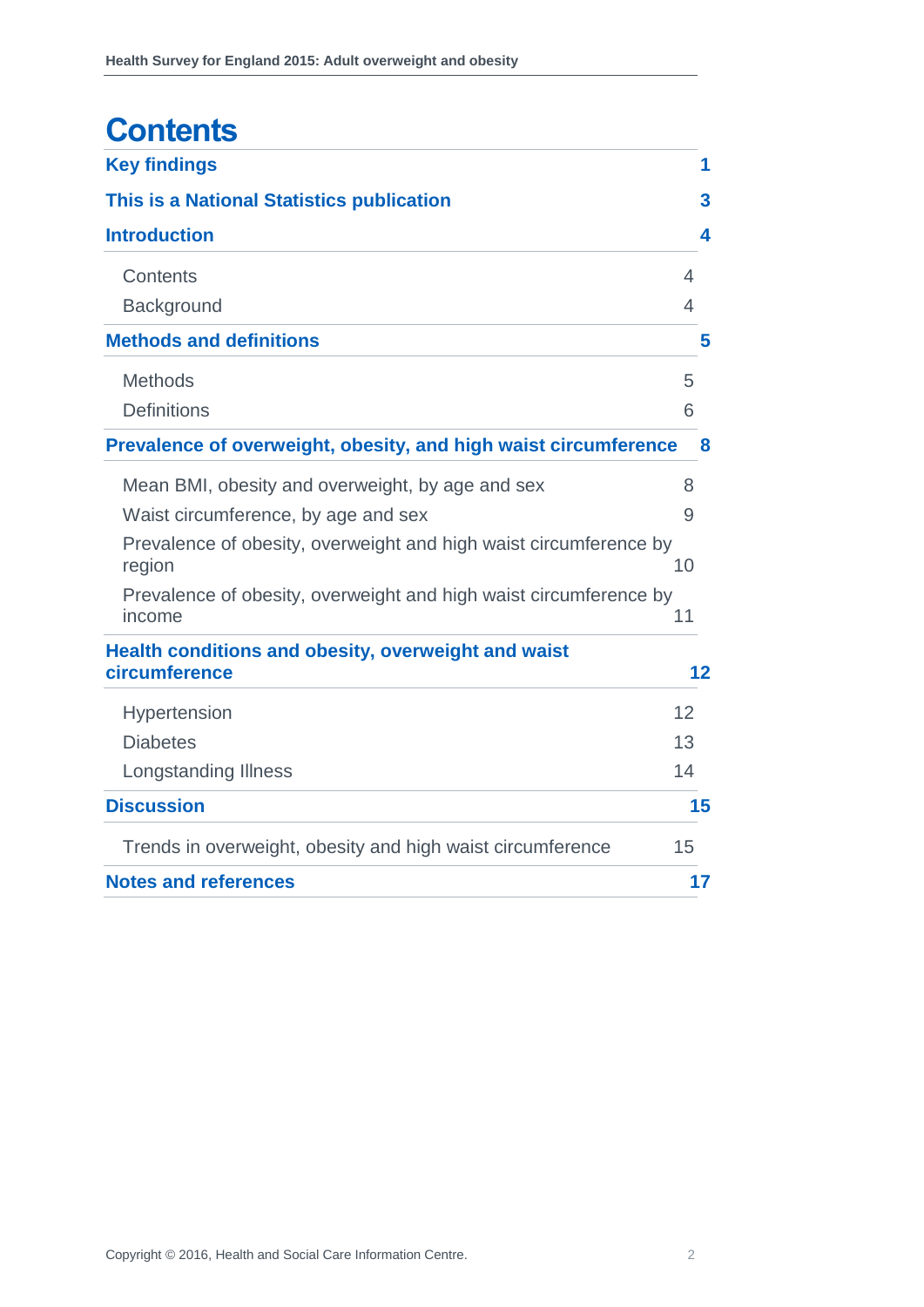## **This is a National Statistics publication**

National Statistics status means that official statistics meet the highest standards of trustworthiness, quality and public value.

All official statistics should comply with all aspects of the Code of Practice for Official Statistics. They are awarded National Statistics status following an assessment by the Authority's regulatory arm. The Authority considers whether the statistics meet the highest standards of Code compliance, including the value they add to public decisions and debate.

It is NHS Digital's responsibility to maintain compliance with the standards expected of National Statistics. If we become concerned about whether these statistics are still meeting the appropriate standards, we will discuss any concerns with the Authority promptly. National Statistics status can be removed at any point when the highest standards are not maintained, and reinstated when standards are restored.

Find out more about the Code of Practice for Official Statistics at [www.statisticsauthority.gov.uk/assessment/code-of-practice](http://www.statisticsauthority.gov.uk/assessment/code-of-practice)



#### **ISBN 978-1-78386-896-4**

This report may be of interest to members of the public, policy officials, people working in public health and to commissioners of health and care services to see the prevalence of overweight and obesity among adults in England.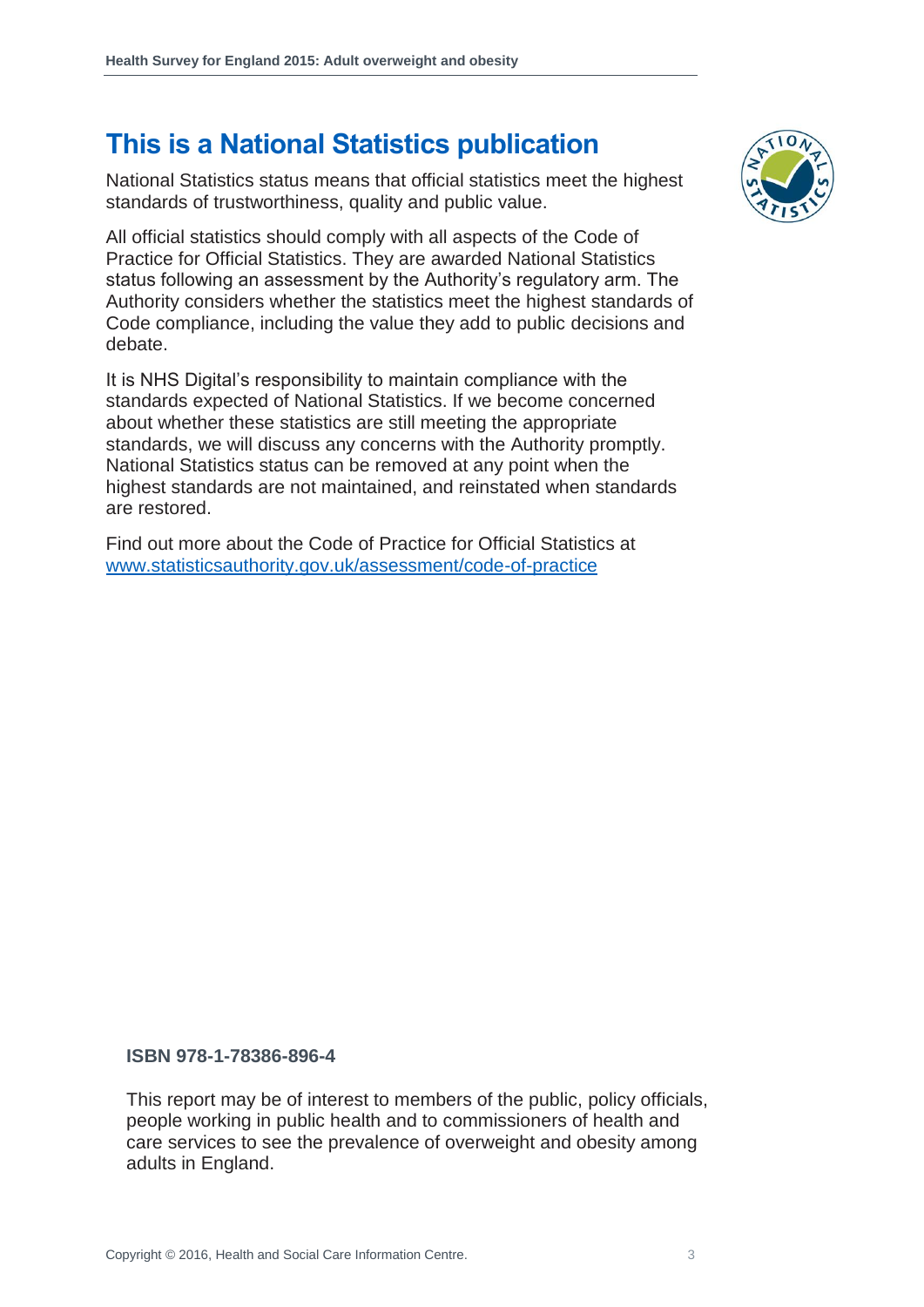## <span id="page-3-0"></span>**Introduction**

#### <span id="page-3-1"></span>**Contents**

This chapter presents height, weight, and waist circumference data from adult Health Survey for England participants in 2015. The data were based on measurements of a representative sample of the general population aged 16 and over, and are used to show the overall prevalence of overweight and obesity (including abdominal obesity, determined by waist circumference), in addition to comparisons by sex, age, region and income.

Detailed tables accompanying this chapter can be accessed via <http://digital.nhs.uk/pubs/hse2015>

#### <span id="page-3-2"></span>**Background**

Being overweight or obese is associated with an increased risk of a number of common diseases and causes of premature death, including diabetes, cardiovascular disease and some cancers.<sup>1,2</sup> For individuals with excess weight, the risk of poor health increases sharply with increasing body mass index (BMI).<sup>3</sup> Obesity is estimated to be the fourth largest risk factor contributing to deaths in England (after hypertension, smoking, and high cholesterol) according to the NHS Atlas of Risk.<sup>4</sup>

<span id="page-3-3"></span>BMI is a widely used value of weight that takes into account the individual's height, and is defined as weight in kilograms divided by the height in metres squared (kg/m<sup>2</sup>). <sup>5</sup> However BMI does not distinguish between mass due to body fat and mass due to muscular physique. It also does not take account of the distribution of fat. It has therefore been suggested that waist circumference, waist to hip ratio or waist to height ratio may be useful supplements to BMI to identify central (abdominal) obesity, which increases the health risk from being overweight. $67$  More recently, waist circumference has been identified as the most useful of these three measures of central obesity in determining health risk.<sup>8,9</sup>

Previous surveys have shown that around a quarter of adults in England are obese (have a BMI of  $30\text{kg/m}^2$  or higher) and many have a very high waist circumference (45% of women had a waist circumference over 88cm and 32% of men had a waist circumference over 102cm in 2014 $10$ ). Other research has shown that the burden of obesity falls particularly on those in lower income households, and in more deprived areas of the country. Obesity therefore continues to be an important public health concern, and a driver of health inequalities.

To address the issue of obesity, a number of government policies and initiatives are in place, aimed at individuals, the NHS, local authorities and food manufacturers and retailers. Physical activity and 'eatwell' guidelines give informed advice for a healthier lifestyle, including a healthier weight.<sup>11,12</sup> The 2016 childhood obesity action plan includes many measures that affect all ages, including the soft drinks industry levy, and the PHE-led sugar reduction programme.<sup>13</sup> The Public Health Responsibility Deal involves voluntary participation from food manufacturers and retailers in a number of areas including calorie reduction and improving food labelling systems*.* <sup>14</sup> The *Change4Life* public information campaign aims to improve diet and activity levels of parents and children.<sup>15</sup> The *Living Well for Longer* policy document aims to encourage local authorities and clinical commissioning groups (CCGs) to follow the lead of Public Health England in acting on obesity.<sup>16</sup> In particular, local authorities are being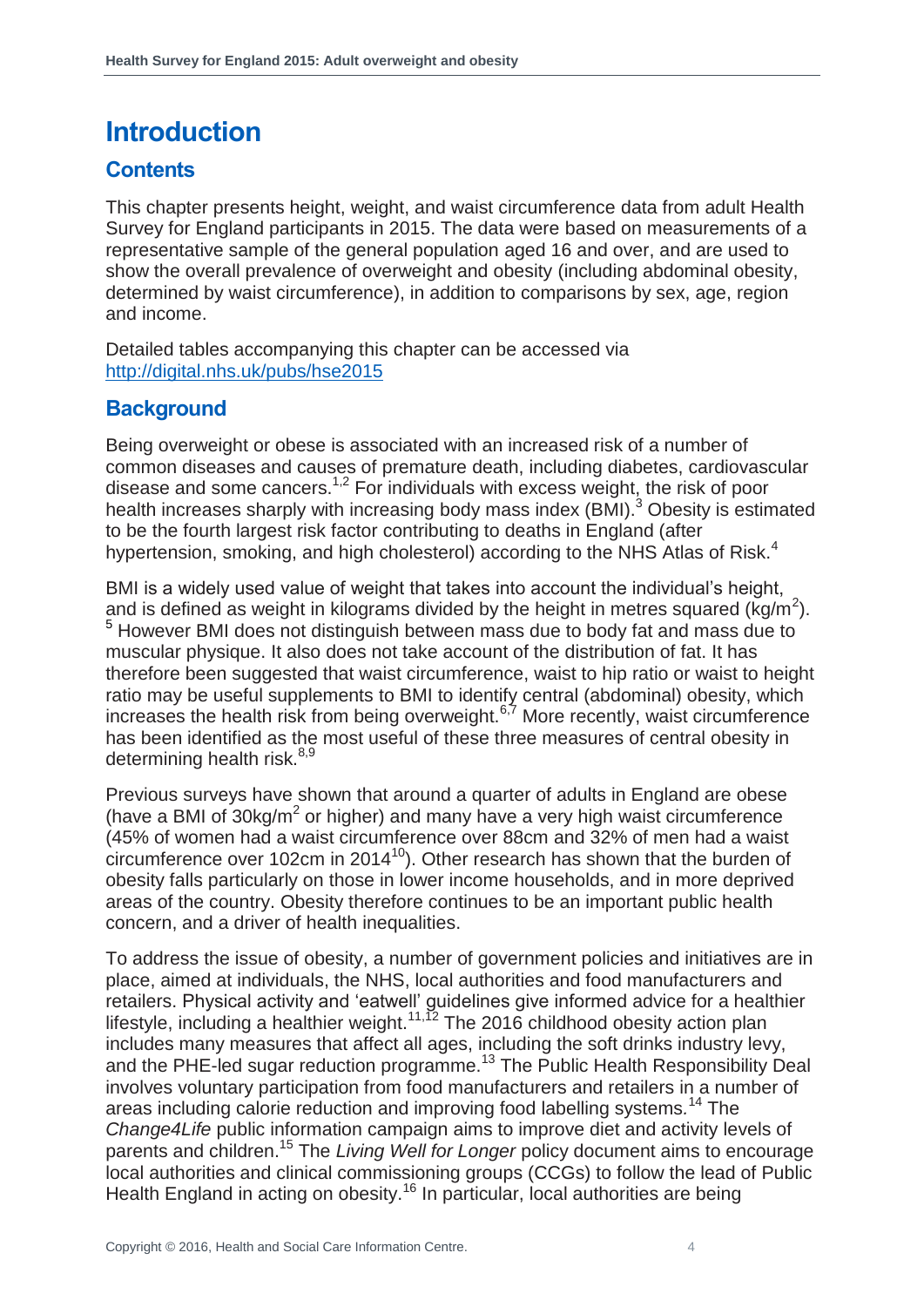encouraged to use their powers to curb fast-food outlets<sup>17</sup> and to promote exercise and active travel.<sup>18</sup>

This report presents key findings, charts, and tables primarily from the 2015 survey. Further details of trends are given in the **HSE 2015 Trend tables** and in previous reports, for example [HSE 2014 report.](http://content.digital.nhs.uk/catalogue/PUB19295) Advice for individuals and families can be found at [Change4Life,](http://www.nhs.uk/change4life/Pages/change-for-life.aspx) for health professionals from the [National Institute for Clinical](https://www.nice.org.uk/guidance/cg43)  [Excellence,](https://www.nice.org.uk/guidance/cg43) and for policy makers at [Public Health England.](https://www.noo.org.uk/)

## <span id="page-4-0"></span>**Methods and definitions**

#### <span id="page-4-1"></span>**Methods**

Full details of the protocols for carrying out all the measurements are contained in the Methods report<http://digital.nhs.uk/catalogue/PUB22610/HSE2015-methods.pdf>

they are summarised briefly here. Height and weight were measured during the interviewer visit, while waist and hip circumferences were measured during the nurse visit.

#### **Height**

Height was measured using a portable stadiometer with a sliding head plate, a base plate and connecting rods marked with a measuring scale. Participants were asked to remove their shoes. One measurement was taken, with the participant stretching to the maximum height and the head positioned in the Frankfort plane.<sup>19</sup> The reading was recorded to the nearest millimetre. Participants who were unable to stand or were unsteady on their feet were not measured.

#### **Weight**

New Class III Seca scales were introduced for HSE 2011, and have been used since then. These measure up to a maximum of 200kg.

For the weight measurement, participants were asked to remove their shoes and any bulky clothing or heavy items in pockets etc. A single measurement was recorded to the nearest 100g. Participants who were pregnant, unable to stand, or unsteady on their feet were not weighed. Participants who weighed more than 200kg were asked for their estimated weight because the scales are inaccurate above this level. These estimates have been included in the analyses.

In the analysis of height and weight, data were excluded for those who were considered by the interviewer to have unreliable measurements, for example those who were too stooped or wearing excessive clothing.

#### **Waist circumference**

The waist was defined as the midpoint between the lower rib and the upper margin of the iliac crest (hip bone). The measurement was taken twice, using the same tape (waist and hip measurements were alternated), and was recorded to the nearest even millimetre. Where the two waist measurements differed by more than 3cm, a third measurement was taken. The mean of the two valid measurements (the two out of the three measurements that were the closest to each other, if there were three measurements) was used in the analysis.

Participants were excluded from waist measurements if they reported that they were pregnant, had a colostomy or ileostomy, or were unable to stand. All those with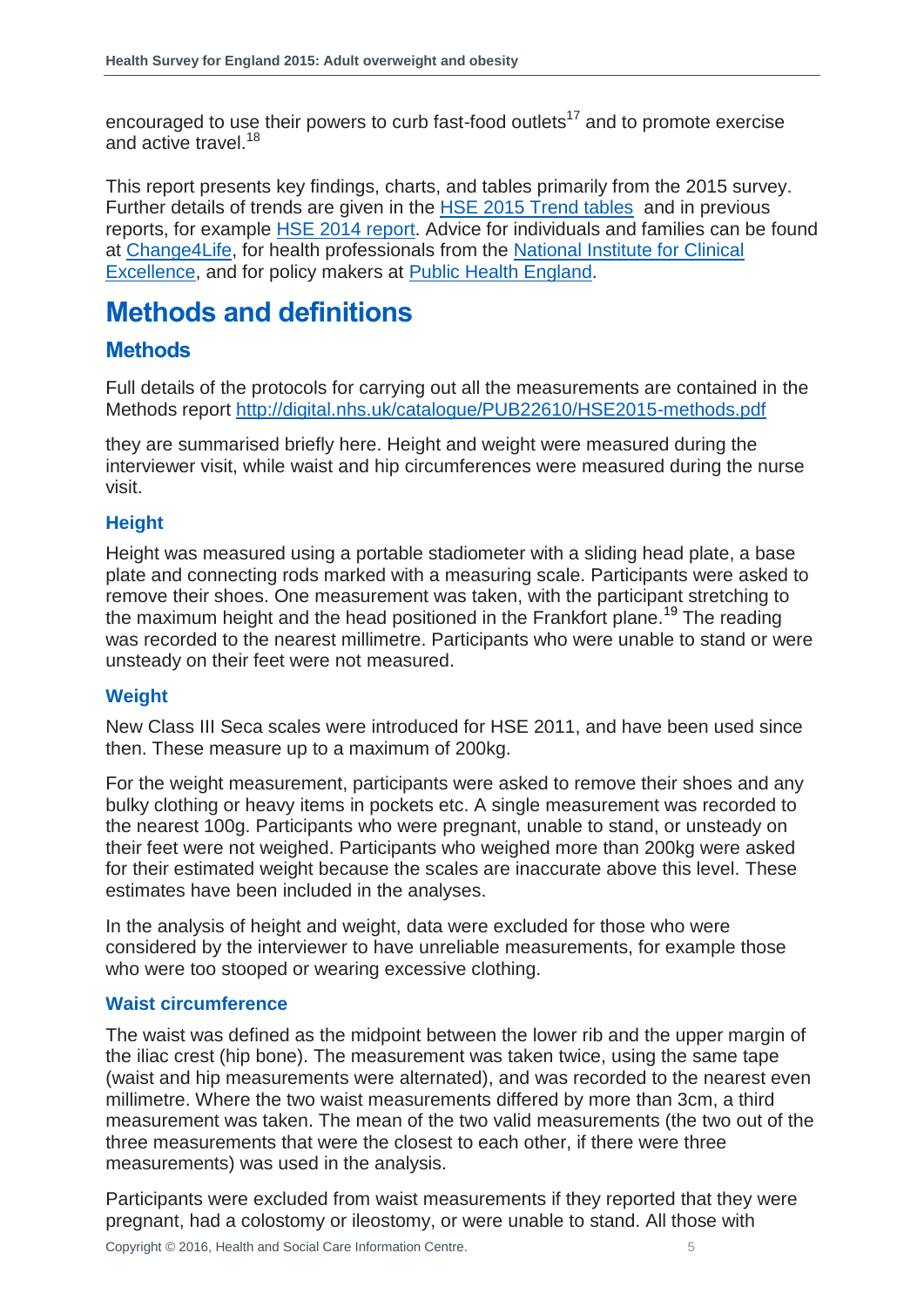measurements considered unreliable by the nurse, for example due to excessive clothing or movement, were also excluded from the analysis.

#### **Response to measurements**

Response rates to measurements are shown in Table 1. 87% of adults provided valid height and 87% valid weight measurements, with 85% providing both (enabling BMI calculations for 85%). Among those who received a nurse visit, waist measurements were obtained from 97%. Response rates for all three measures, but particularly for height, were lower among those aged 85 and over. Among those aged under 75, missing measurements were primarily because of refusal; after this age, the main causes were health related (unsteadiness, inability to stand, other disability).

#### **Age-standardisation**

Age-standardised data are presented in this chapter for most analyses shown in the text, tables and charts. Age-standardisation allows comparisons between groups after adjusting for the effects of any differences in their age distributions.

For regions, both observed and age-standardised data are provided. Those wishing to ascertain the actual levels of overweight and obesity, etc. in each region should use the observed data, while those making comparisons between regions should use the age-standardised data. The comments on region in this chapter are based on agestandardised results.

#### <span id="page-5-0"></span>**Definitions**

#### **Body mass index (BMI)**

In order to define overweight or obesity, a measurement is required that allows for differences in weight due to height. A widely accepted measure of weight for height is the body mass index (BMI), defined as weight in kilograms divided by the height in metres squared (kg/m<sup>2</sup>).<sup>[5](#page-3-3)</sup> This has been used as a measure of obesity in the  $HSE$ series. Adult participants were classified into the following BMI groups according to the World Health Organization (WHO) BMI classification, shown in the table below.<sup>20</sup>

| BMI (kg/m2)          | <b>Description</b>              |
|----------------------|---------------------------------|
| Less than 18.5       | Underweight                     |
| 18.5 to less than 25 | Normal                          |
| 25 to less than 30   | Overweight, not obese           |
| 30 or more           | Obese, including morbidly obese |
| 40 or more           | Morbidly obese                  |

Within this report, BMI categories of overweight and obese have frequently been combined to show the proportion whose BMI is above the normal range. As in previous years' reports, a subset of the obese category has also been defined, namely those with morbid obesity (BMI 40kg/m<sup>2</sup> or more), who are at highest risk of morbidity and mortality.<sup>21</sup>

#### **Waist circumference**

BMI does not distinguish between mass due to body fat and mass due to muscular physique, nor the distribution of fat. In order to measure abdominal obesity, waist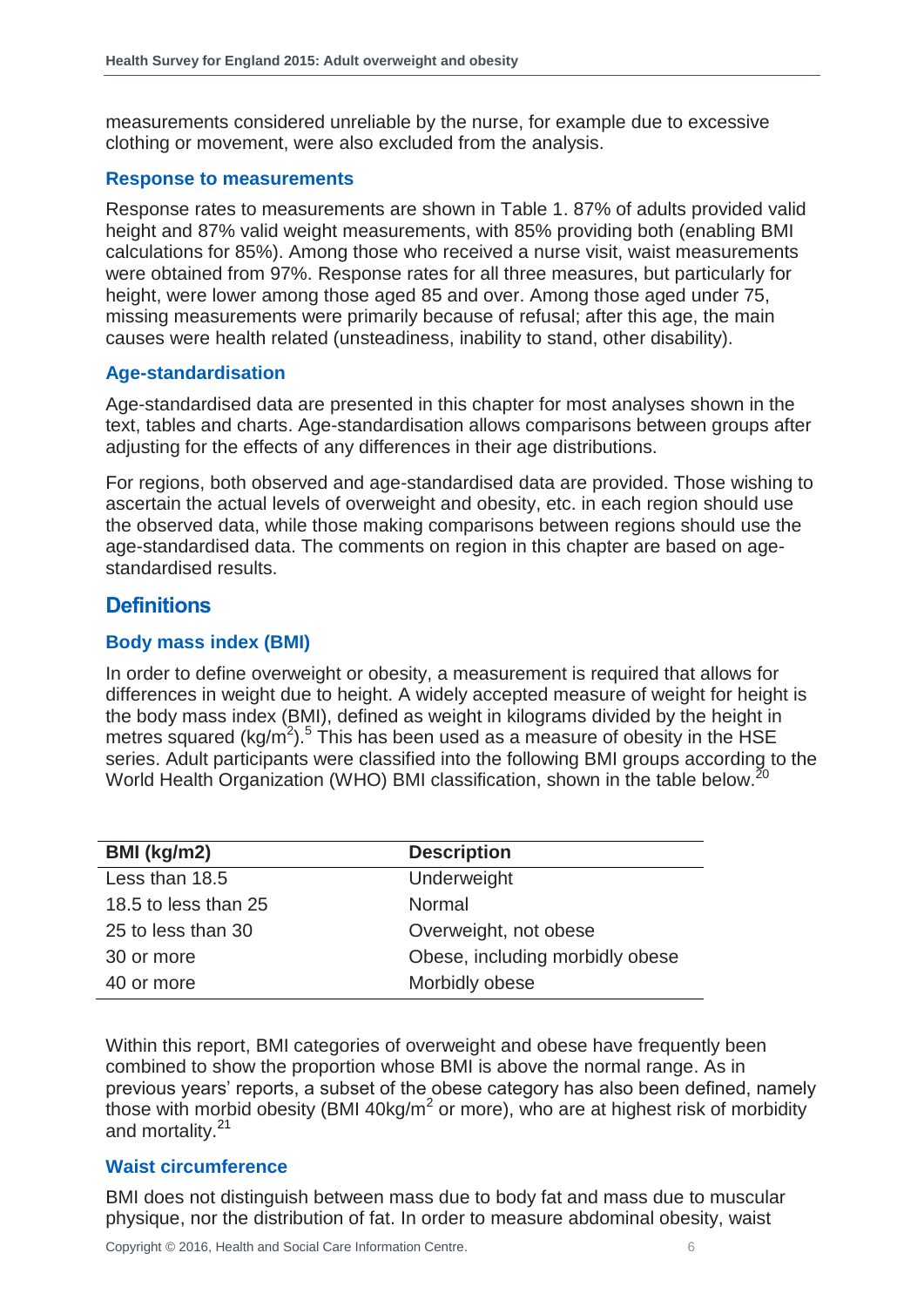| Men's waist<br>circumference (cm) | <b>Women's waist</b><br>circumference (cm) | <b>Description</b> |
|-----------------------------------|--------------------------------------------|--------------------|
| Less than 94                      | Less than 80                               | <b>Desirable</b>   |
| 94-102                            | 80-88                                      | <b>High</b>        |
| More than 102                     | More than 88                               | Very high          |

circumference is measured, and categorised into desirable, high and very high, by sex-specific thresholds.<sup>22</sup>

#### **Hypertension**

During the nurse visit, blood pressure was measured three times, following the standard HSE protocol (see the Methods report, Appendix B at [http://digital.nhs.uk/catalogue/PUB22610/HSE2015-methods.pdf\)](http://digital.nhs.uk/catalogue/PUB22610/HSE2015-methods.pdf). The mean of the second and third readings were used to determine the presence of hypertension, in conjunction with whether or not the participant was currently taking medication to control blood pressure.

The criteria for the four categories are shown in the following table.

| <b>Hypertension</b><br>category   | <b>Description<sup>a</sup></b>                                                                                      | <b>Blood pressure</b><br>range <sup>a</sup>                     |  |
|-----------------------------------|---------------------------------------------------------------------------------------------------------------------|-----------------------------------------------------------------|--|
| Normotensive                      | Within normal range, and not currently<br>taking medication specifically prescribed<br>to treat high blood pressure | SBP less than<br>140mmHg, DBP less<br>than 90mmHq               |  |
| <b>Hypertensive</b><br>controlled | Within normal range, and currently taking<br>medication specifically prescribed to treat<br>high blood pressure     | SBP less than<br>140mmHg and DBP<br>less than 90mmHg            |  |
| Hypertensive<br>uncontrolled      | Above normal range, currently taking<br>medication specifically prescribed to treat<br>high blood pressure          | <b>SBP</b> at least<br>140mmHg and/or<br>DBP at least<br>90mmHg |  |
| Hypertensive<br>untreated         | Above normal range, not currently taking<br>medication specifically prescribed to treat<br>high blood pressure      | <b>SBP</b> at least<br>140mmHg and/or<br>DBP at least<br>90mmHg |  |

<sup>a</sup> SBP: systolic blood pressure; DBP: diastolic blood pressure

#### **Diabetes**

Participants were defined as having diagnosed diabetes if they reported that a doctor has diagnosed this, and that the diabetes was *not* solely during pregnancy. Both type 1 and type 2 diabetes are included in the definition.

<span id="page-6-0"></span>Glycated haemoglobin ( $HbA_{1C}$ ), measured in the blood sample, is a validated tool for monitoring longer-term hyperglycaemia (raised levels of blood glucose).<sup>23</sup> HbA<sub>1C</sub> shows the proportion of haemoglobin in the circulation to which glucose is bound. It reflects the average level of blood glucose during approximately three months preceding the measurement and has been suggested as a diagnostic or screening tool for diabetes.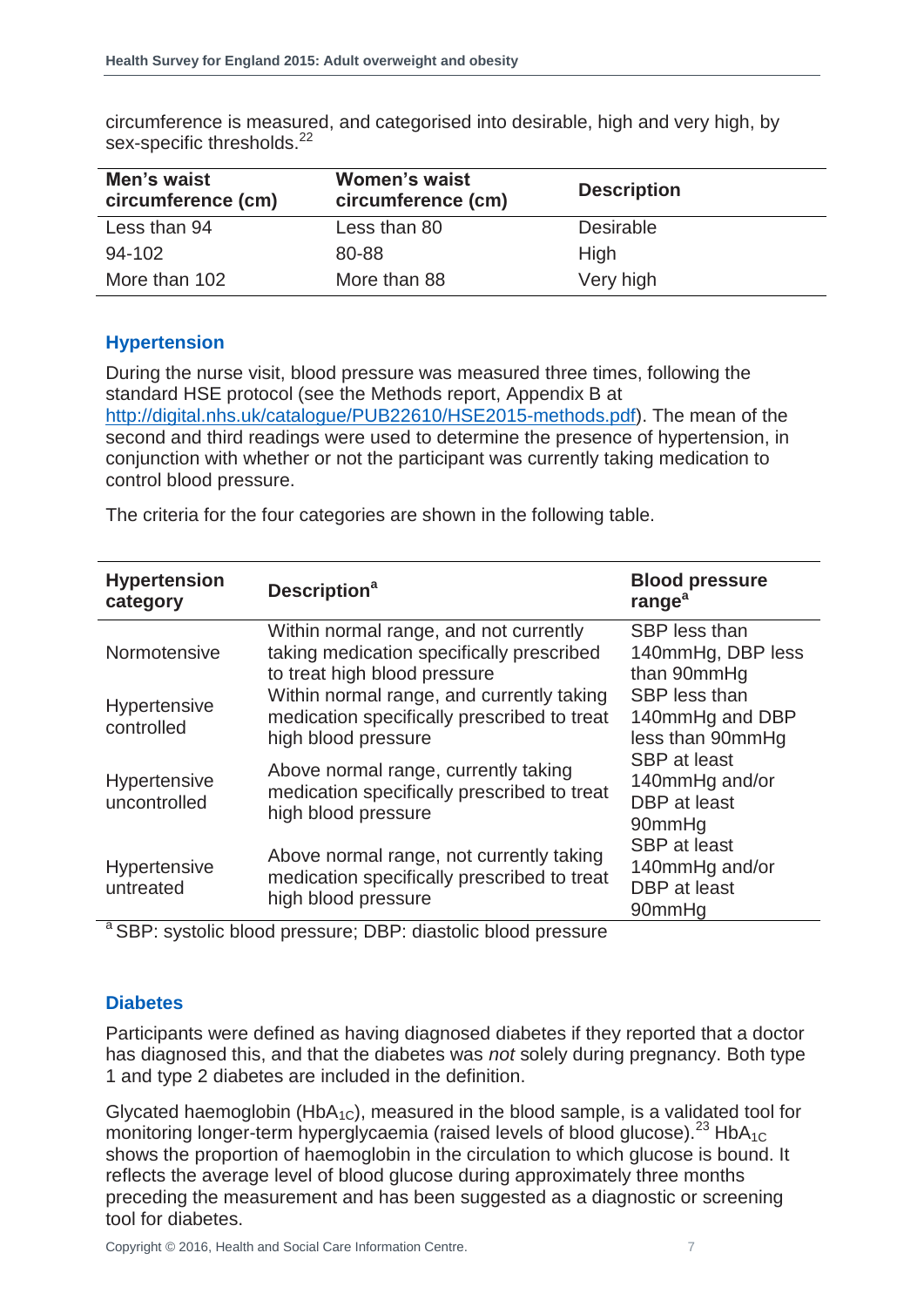In 2009, an international expert committee recommended using levels of 6.5%  $(48$ mmol/mol<sup>24</sup>) or more to diagnose diabetes.<sup>25</sup> This was confirmed by the World Health Organisation in 2011.<sup>[23](#page-6-0)</sup> A level of 48mmol/mol (6.5%) or above represents raised glycated haemoglobin (hyperglycaemia) and in people without diagnosed diabetes, this level indicates undiagnosed diabetes.

#### **Longstanding illness**

Longstanding illness is defined as any physical or mental health conditions or illnesses lasting or expected to last 12 months or more. A limiting longstanding illness is one that reduces an individual's ability to carry out day-to-day activities.

### <span id="page-7-0"></span>**Prevalence of overweight, obesity, and high waist circumference**

#### <span id="page-7-1"></span>**Mean BMI, obesity and overweight, by age and sex**

Mean BMI was in the 'overweight' range for both men  $(27.6 \text{kg/m}^2)$  and women  $(27.1 \text{kg/m}^2)$ , and increased with age, peaking around age 55-64. Being overweight (without being obese) was more common among men (41%) than women (31%), however 27% of both sexes were obese, so overall, 68% of men and 58% of women were above a normal weight for their height. Prevalence of both overweight and of obesity varied by age, particularly in men.

Figure 1, Table 2



#### **Figure 1 Prevalence of overweight and obesity, by age and sex**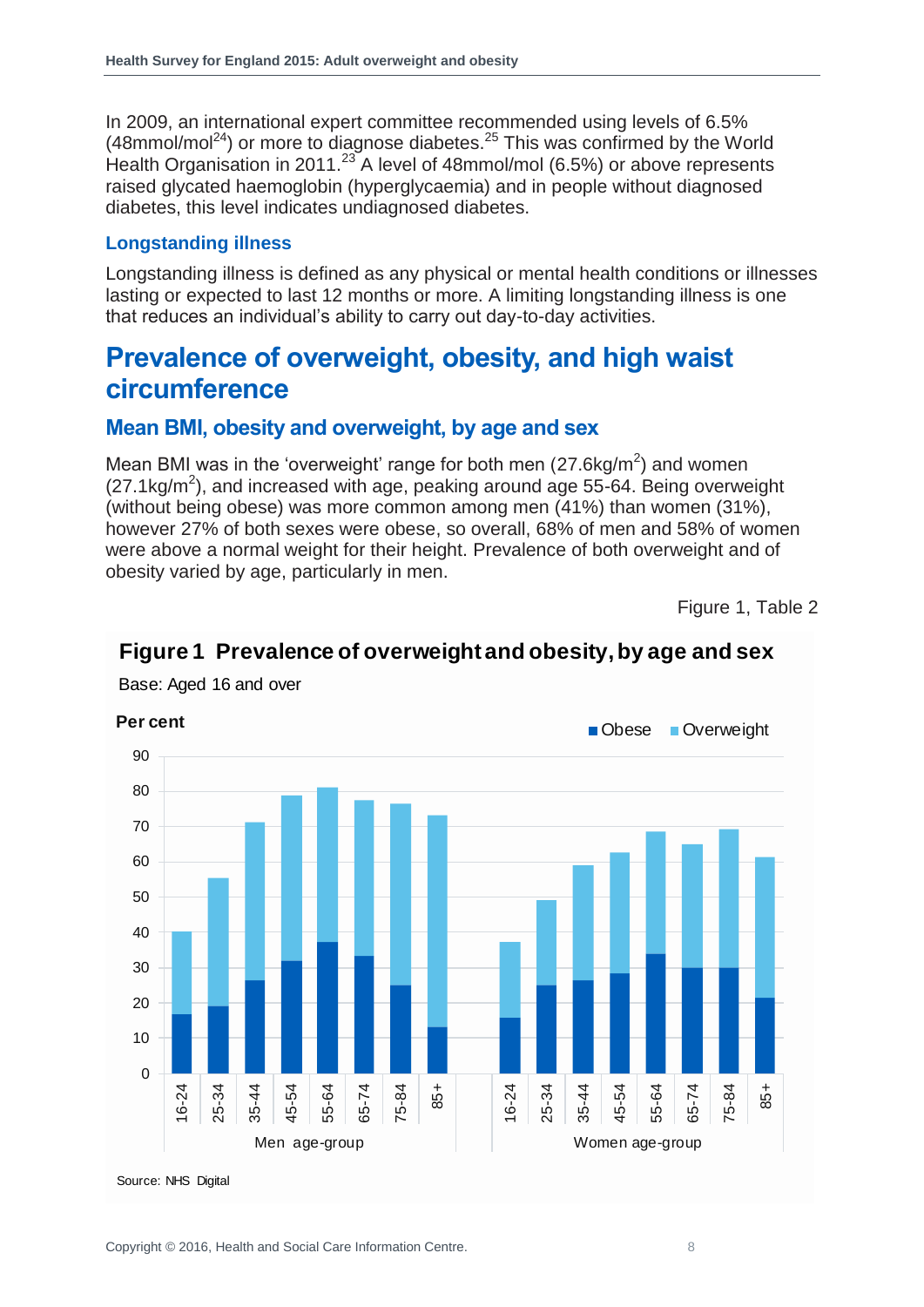#### <span id="page-8-0"></span>**Waist circumference, by age and sex**

The mean waist circumference was 97.4cm for men, which is considered 'high', and 88.4cm for women which is just above the threshold to be considered 'very high'. Overall, 35% of men and 47% of women had very high waist measurements. This was more common in middle aged and older adults than it was among younger people.

Figure 2, Table 5

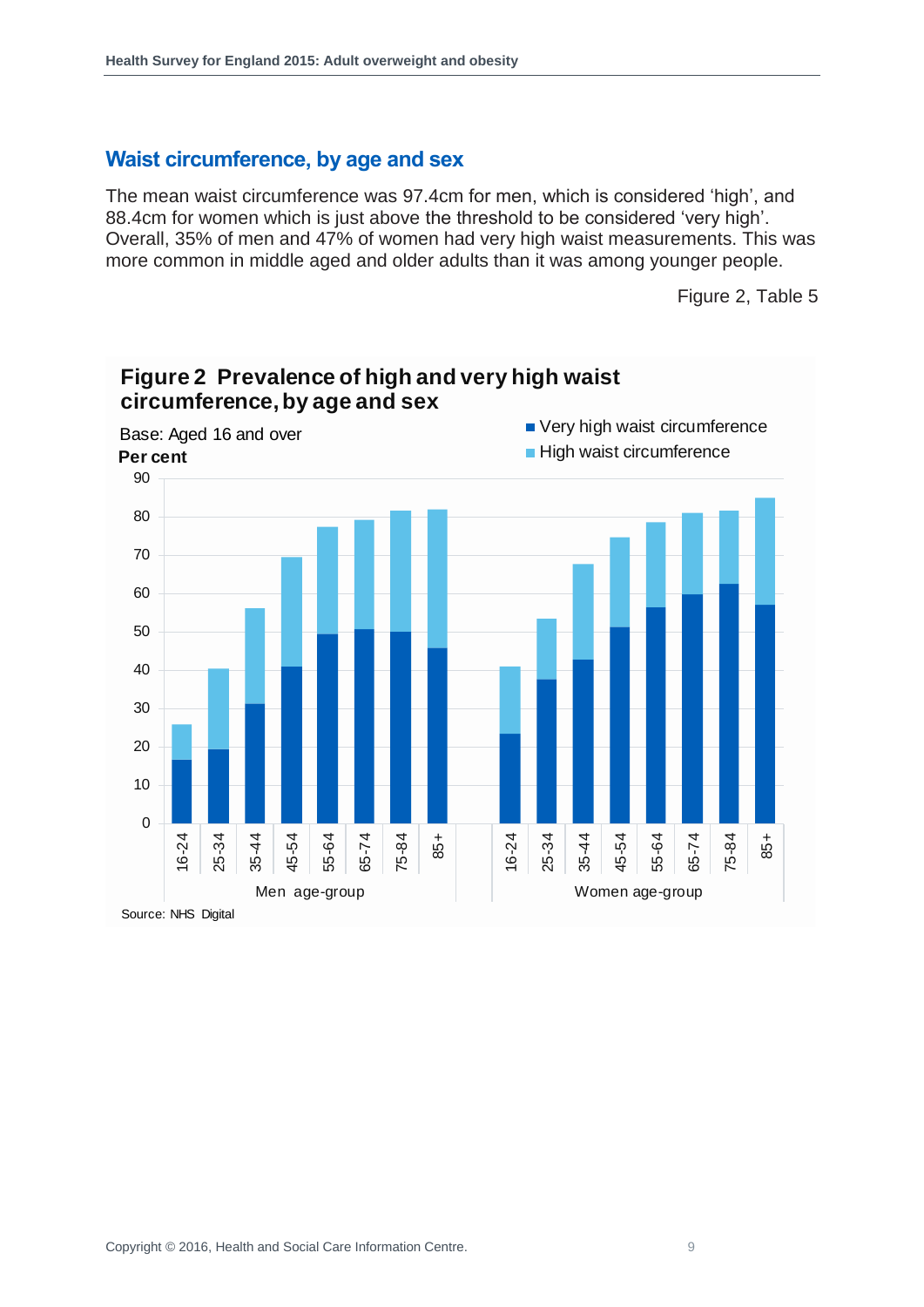#### <span id="page-9-0"></span>**Prevalence of obesity, overweight and high waist circumference by region**

Obesity and overweight varied by region and were generally more prevalent in the north of England and midlands than in the south of England. The proportion of adults with a high or very high waist circumference also varied by region in a similar way, as is shown in Figure 3.

Figure 3, Tables 3 and 6



#### **Figure 3 Prevalence of BMI-defined obesity and very high waist circumference, by region**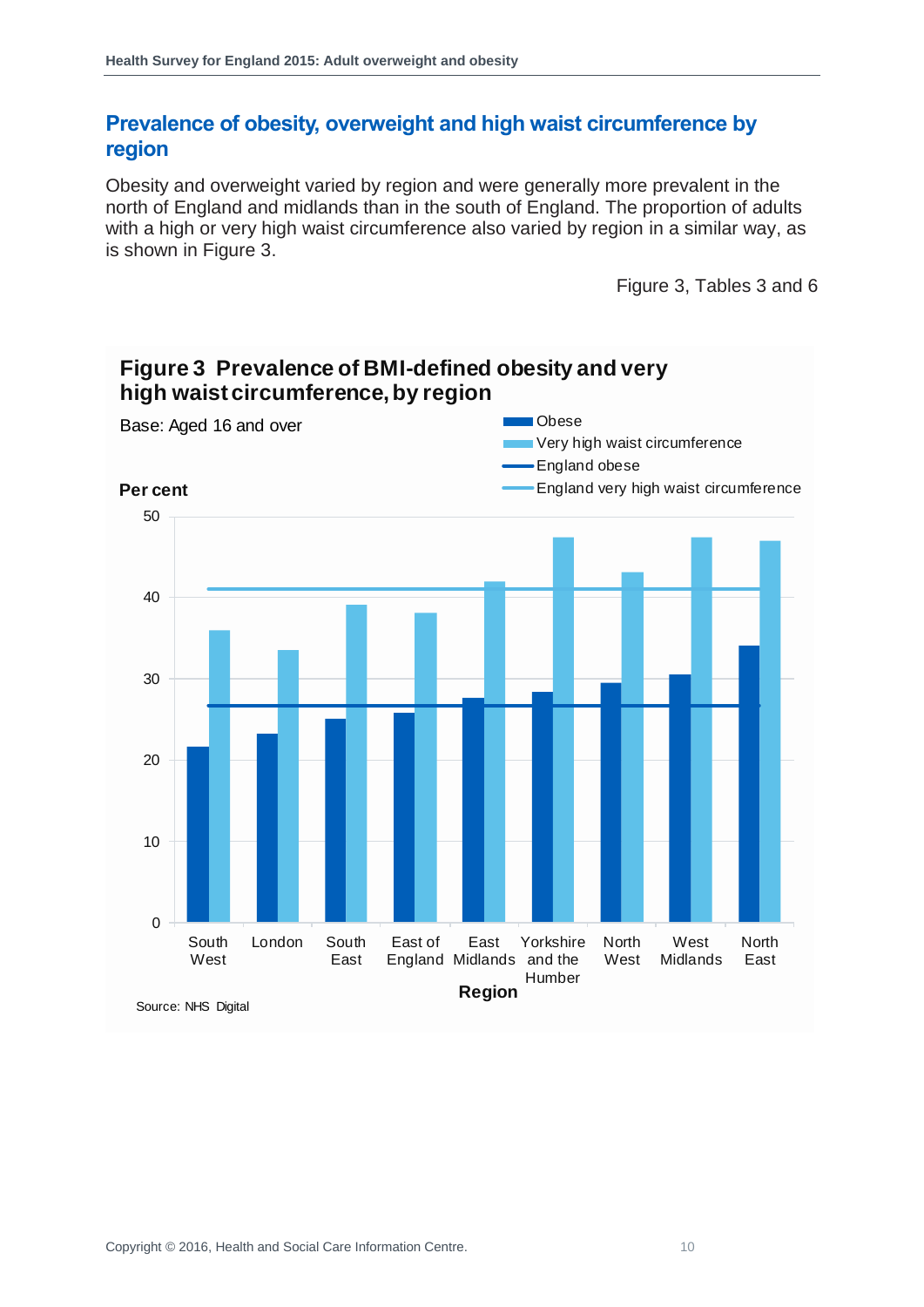#### <span id="page-10-0"></span>**Prevalence of obesity, overweight and high waist circumference by income**

The HSE uses the measure of equivalised household income, which takes into account the number of adults and dependent children in the household as well as overall household income.<sup>26</sup> Households are divided into quintiles (fifths) based on this measure.

Obesity varied by household income in women but not in men. Among women, those in the second lowest quintile of household income had the highest mean BMI and highest prevalence of obesity. Obesity was around twice as common among these women as in women in the highest household income quintile (39% compared with 17%). Waist circumference was related to income for both men and women, with lowest levels of very high waist circumference in the highest income groups. Figure 4 shows both measures of obesity, by income and sex.

Figure 4, Tables 4 and 7



#### **Figure 4 Prevalence of BMI-defined obesity and very high waist circumference, by income and sex**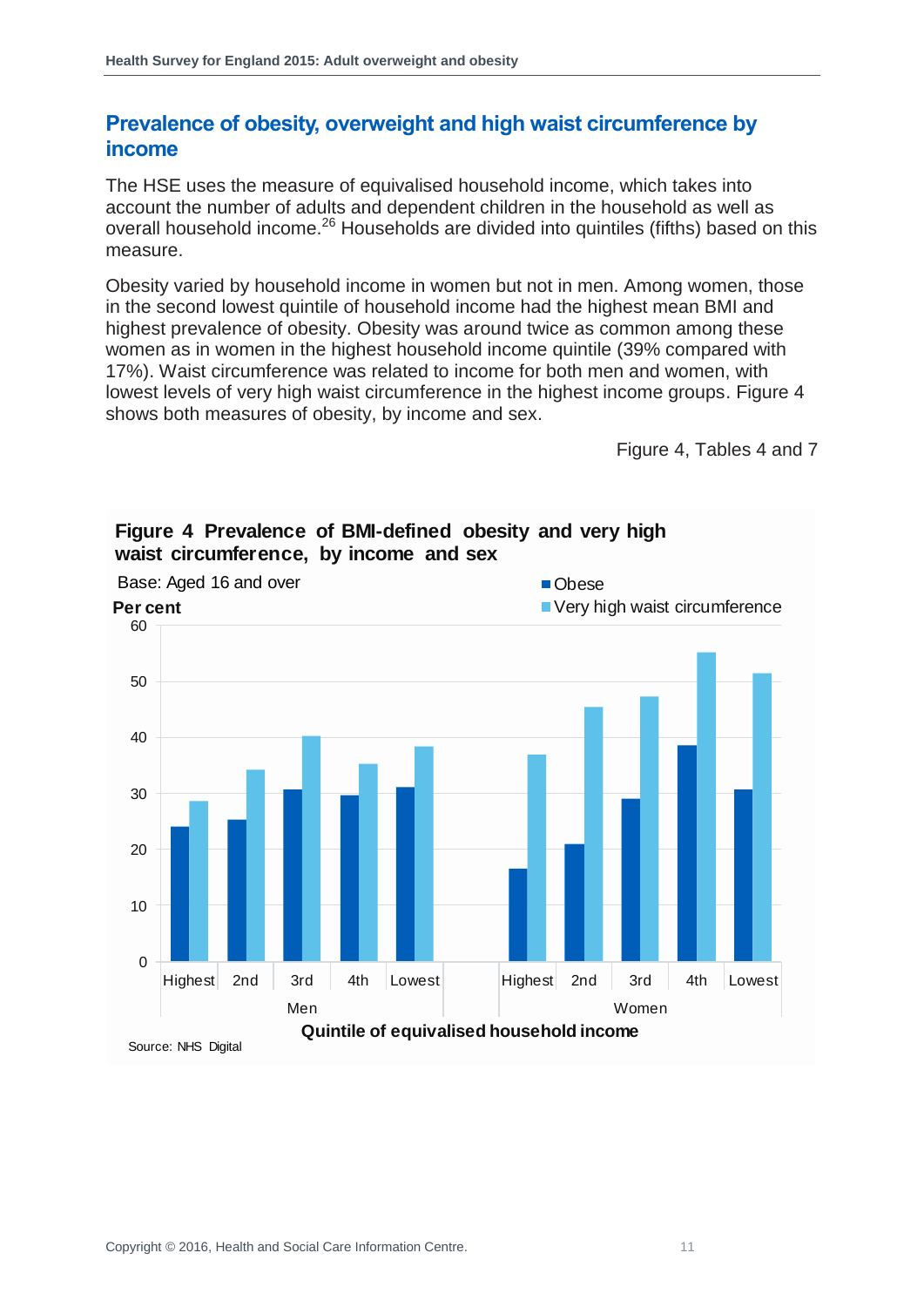### <span id="page-11-0"></span>**Health conditions and obesity, overweight and waist circumference**

#### <span id="page-11-1"></span>**Hypertension**

Hypertension was twice as common among obese adults as among those of a normal weight; 43% of obese men and 37% of obese women were hypertensive, compared with 21% of men and 18% of women whose BMI was within the normal range. Similarly 41% of men and 31% of women with a very high waist circumference were hypertensive, compared with 22% of men and 16% of women with a desirable waist circumference.

Figure 5, Tables 8 and 9



#### **Figure 5 Prevalence of hypertension, by BMI group and sex**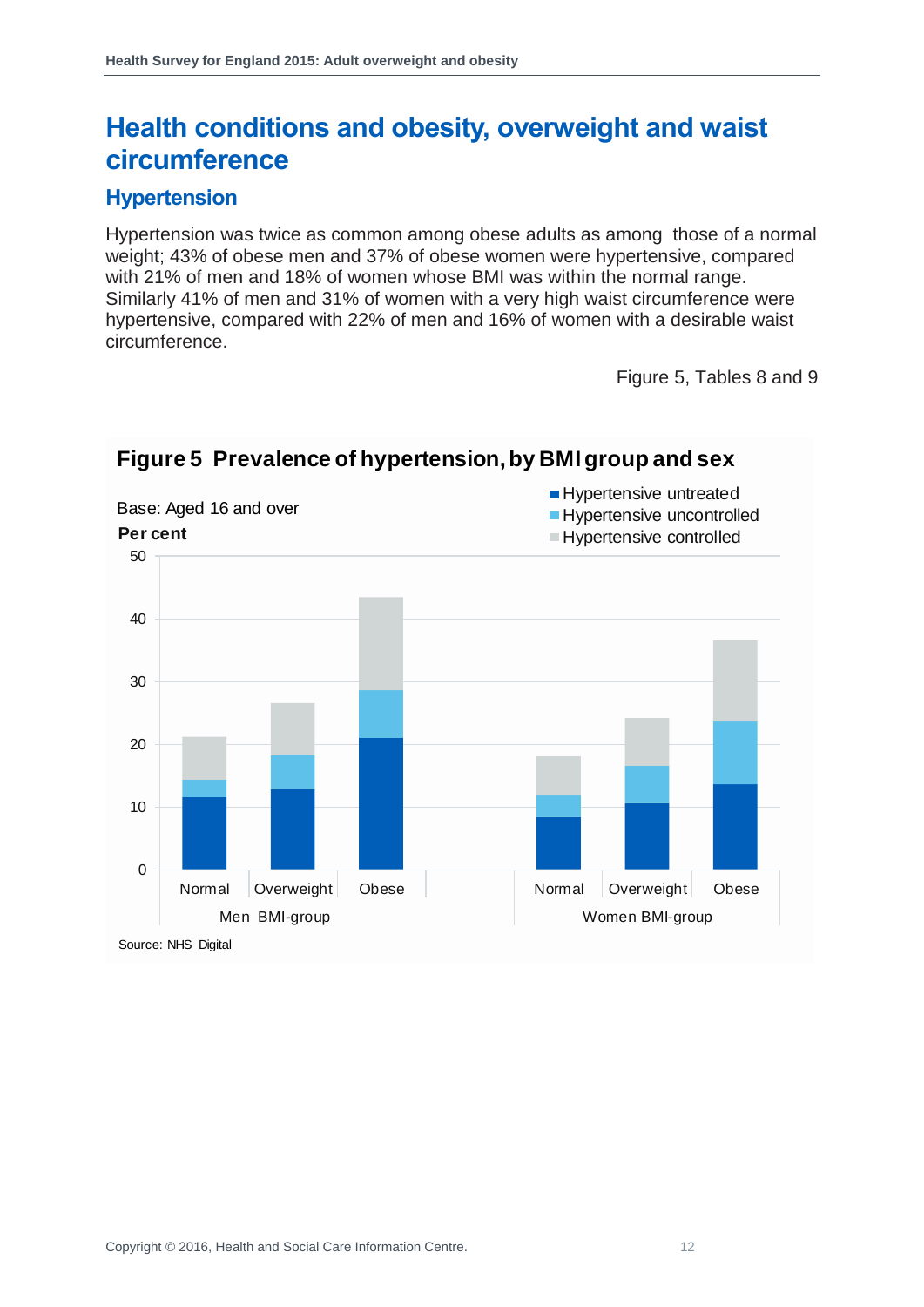#### <span id="page-12-0"></span>**Diabetes**

The prevalence of both diagnosed and undiagnosed diabetes rose with BMI, from 3% of normal weight adults, to 15% of obese adults. Prevalence of diabetes among adults with desirable and very high waist circumference was 2% and 11% respectively.

Figure 6, Tables 10 and 11



#### **Figure 6 Prevalence of diabetes, by waist circumference group and sex**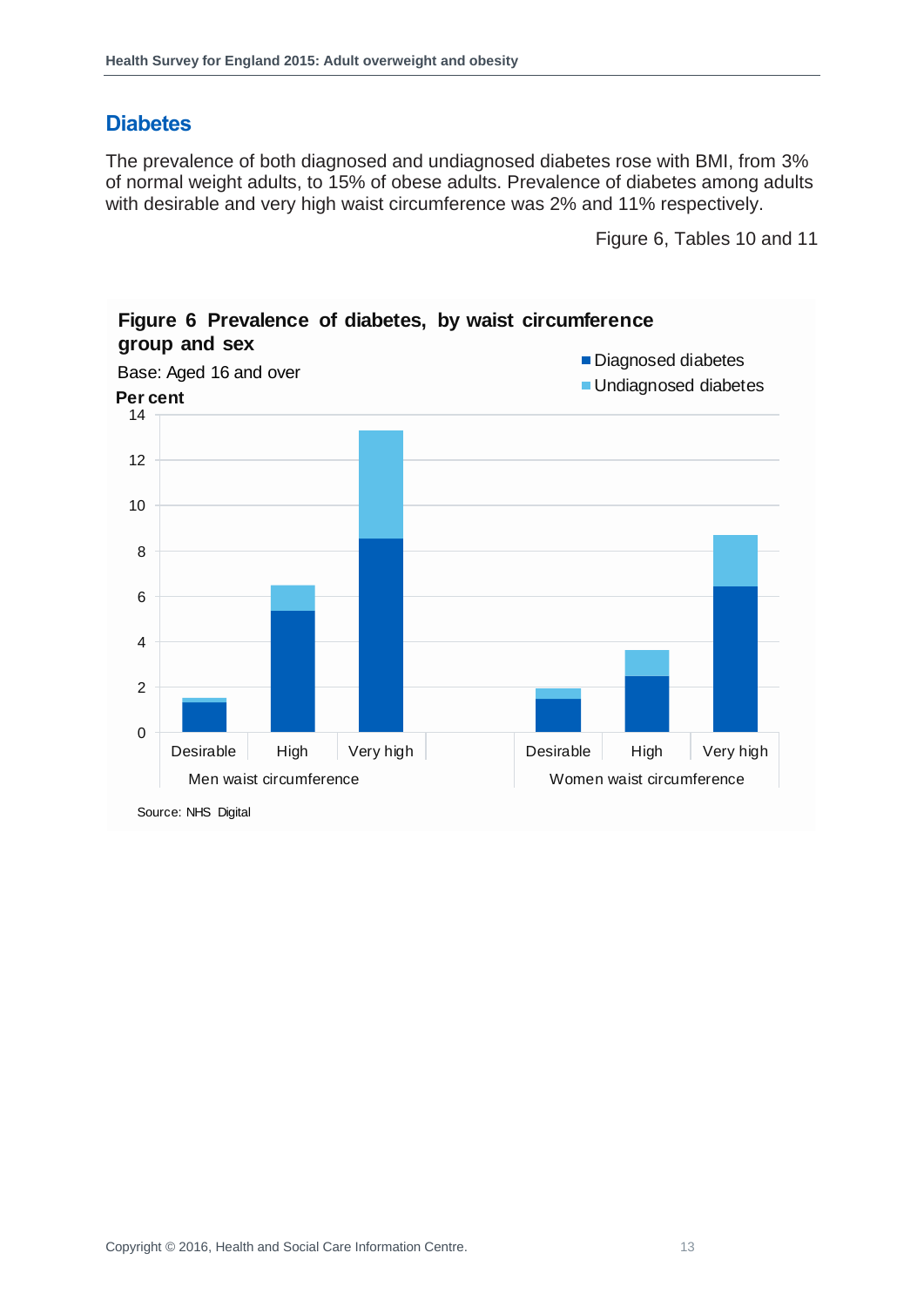#### <span id="page-13-0"></span>**Longstanding Illness**

Limiting longstanding illness was associated with obesity, more strongly for women than for men. Among those of normal weight, 17% of women had a limiting longstanding illness, but 33% of obese women had limiting longstanding illness. Among men, the difference was smaller (18% of normal weight men and 24% of obese men had a limiting longstanding illness.

Figure 7, Tables 12 and 13



#### **Figure 7 Prevalence of longstanding illness, by BMI group and sex**

A similar pattern was found for waist circumference: limiting longstanding illness was reported by 28% of adults with a very high waist circumference and by 18% of adults with a desirable or high waist circumference.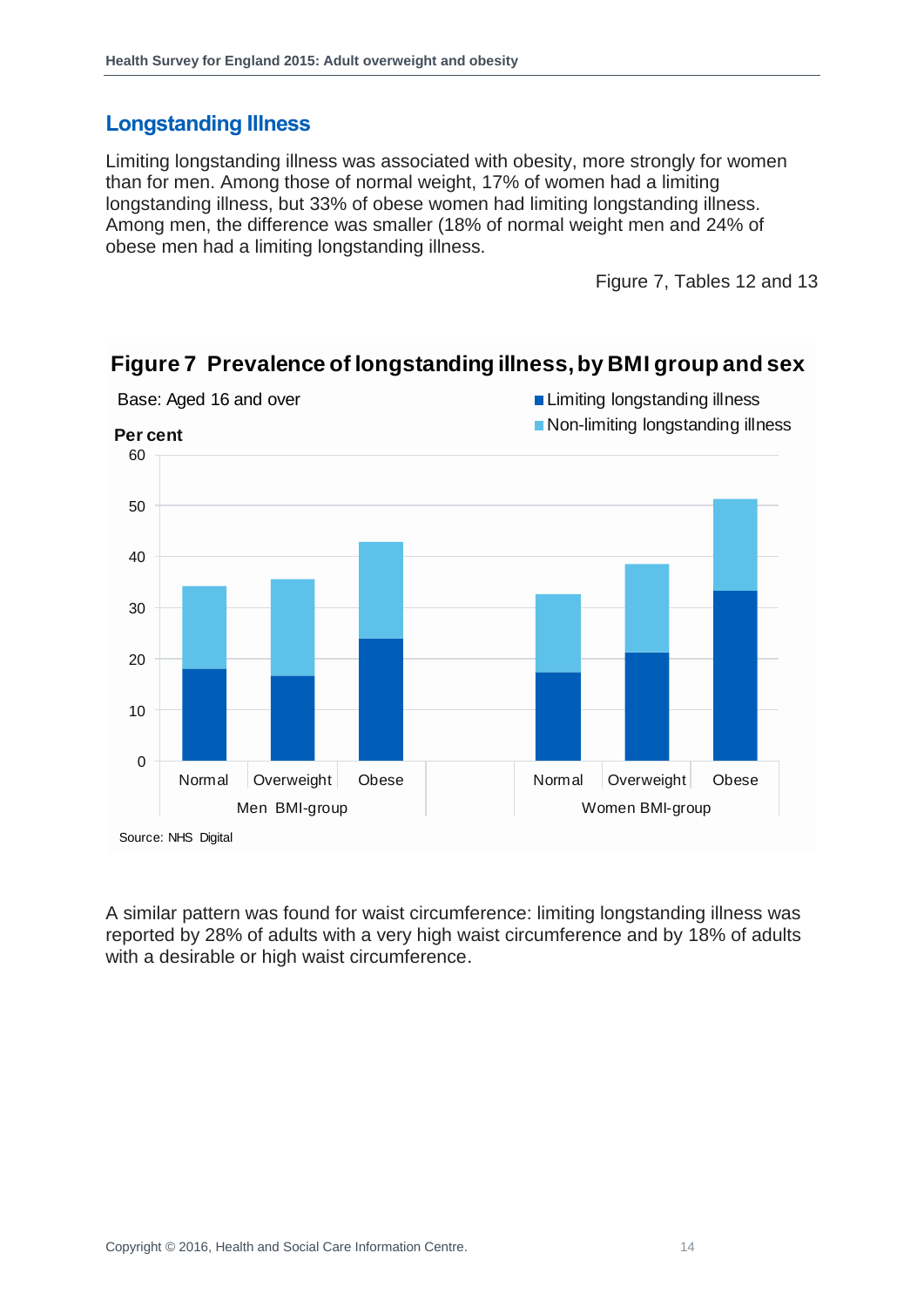## <span id="page-14-0"></span>**Discussion**

#### <span id="page-14-1"></span>**Trends in overweight, obesity and high waist circumference**

The increase in overweight and obesity during the 1990s, was a cause for concern, because of the associated risks of ill-health and premature mortality. Between 1993 and 2001, the prevalence of overweight including obesity increased from 53% to 62% of adults in England. Since around 2001, the proportion of adults who are overweight or obese has changed little, and now stands at 63%.

However, between 2001 and 2010 there was a gradual increase in the proportions who were obese, from 22% to 26% with very little change since then. There was a small decrease in the proportion of adults who were overweight from 39% in 2001 to 36% in 2015. This latter change occurred largely between 2001 and 2010, with very little additional change since then. The table below summarises these changes; for more detail see the trend tables.<sup>27</sup>

| <b>Selected</b><br>years | Overweight<br>'%) | <b>Obese</b><br>'%) | Overweight<br>/obese<br>$(\%)$ | <b>Morbidly</b><br>obese<br>$\frac{9}{6}$ | <b>High waist</b><br>circumference<br>$(\%)$ |
|--------------------------|-------------------|---------------------|--------------------------------|-------------------------------------------|----------------------------------------------|
| 1993                     | 38                | 15                  | 53                             | 0.8                                       | 23                                           |
| 2001                     | 39                | 22                  | 62                             | 1.7                                       | 35                                           |
| 2005                     | 37                | 23                  | 61                             | 1.8                                       | 37                                           |
| 2010                     | 37                | 26                  | 63                             | 2.7                                       | 40                                           |
| 2015                     | 36                | 27                  | 63                             | 2.9                                       | 41                                           |

Between 1993 and 2015, morbid obesity increased from 0.8% to 2.9% of adults. Statistics collated by NHS digital show an increase in inpatient treatments with a primary diagnosis of obesity from two thousand in England in 2004-5, rising to over 11 thousand in 2010-11, and an increase in anti-obesity drugs from 7 hundred thousand in 2002, to over 1.4 million in 2009. This increase may be driven by increasing availability of specialist facilities or trained medical staff (e.g. bariatric surgeons), or of suitable drugs, as well as by increased need. Since around 2010, the number of inpatient treatments has decreased, partly due to the movement of gastric band maintenance to community based care. Prescriptions for obesity drugs have also decreased since that time, which may be partly due to the licencing of the most commonly prescribed obesity drug Orlistat for sale without prescription. <sup>28</sup>

Figure 8 shows the change in the prevalence of overweight and obesity over time. In order to reduce the impact of year-on-year change, the trend lines show three-year moving averages.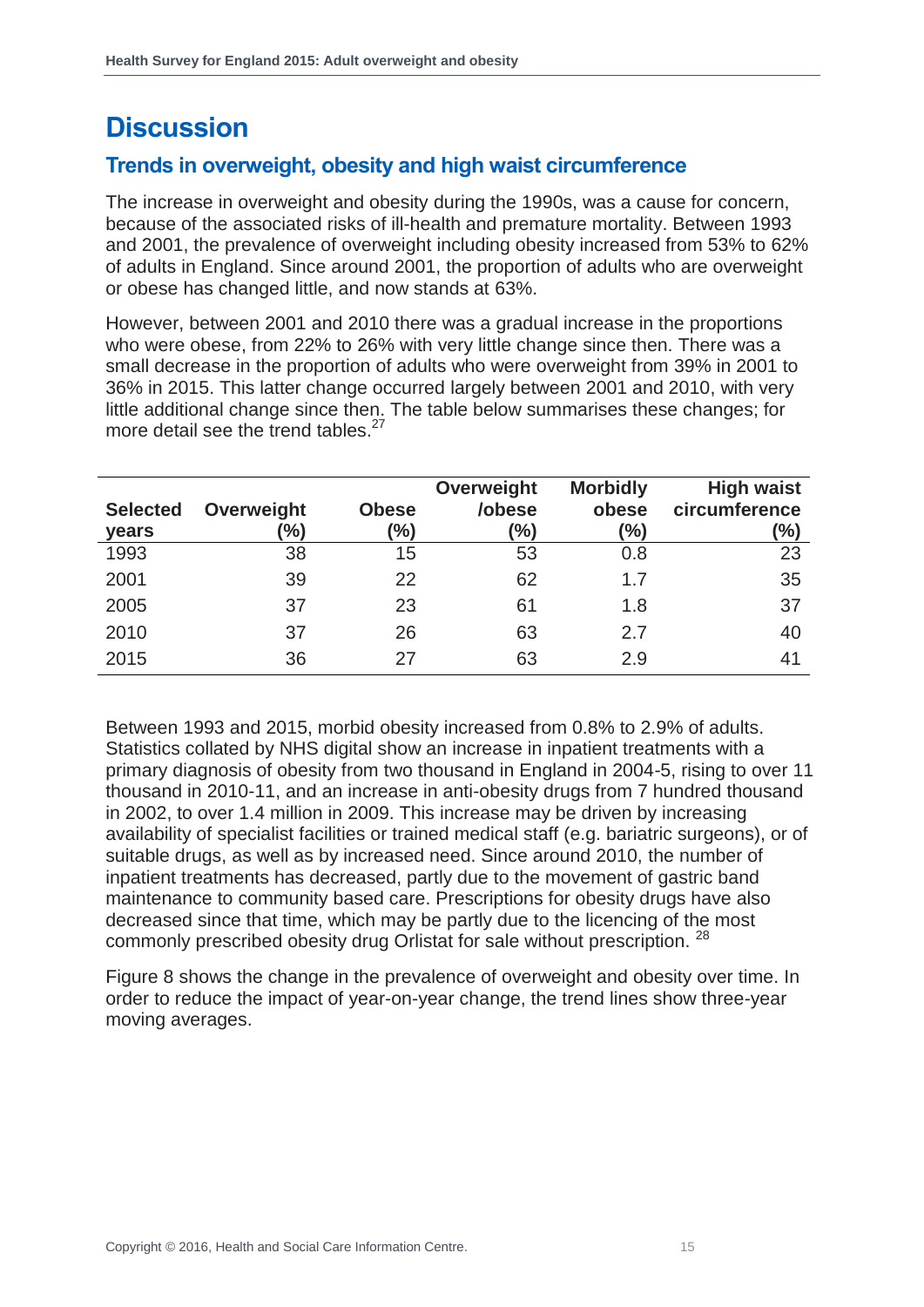Figure 8



# Figure 8 Trends in overweight and obesity (three-year

In 2015, 35% of men and 47% of women had a very high waist circumference.<sup>29</sup> These proportions rose from 20% and 26% respectively in 1993 to 31% and 38% in 2001. As with obesity, the increase since 2001 has been more gradual and occurred mostly between 2001 and 2010.<sup>27</sup>

It appears therefore that the trajectory of overweight and obesity has plateaued, as there has not been a statistically significant increase since 2010. However, levels of both general and abdominal obesity remain high and unequally distributed in the adult population in England, with important consequences for health and health inequalities.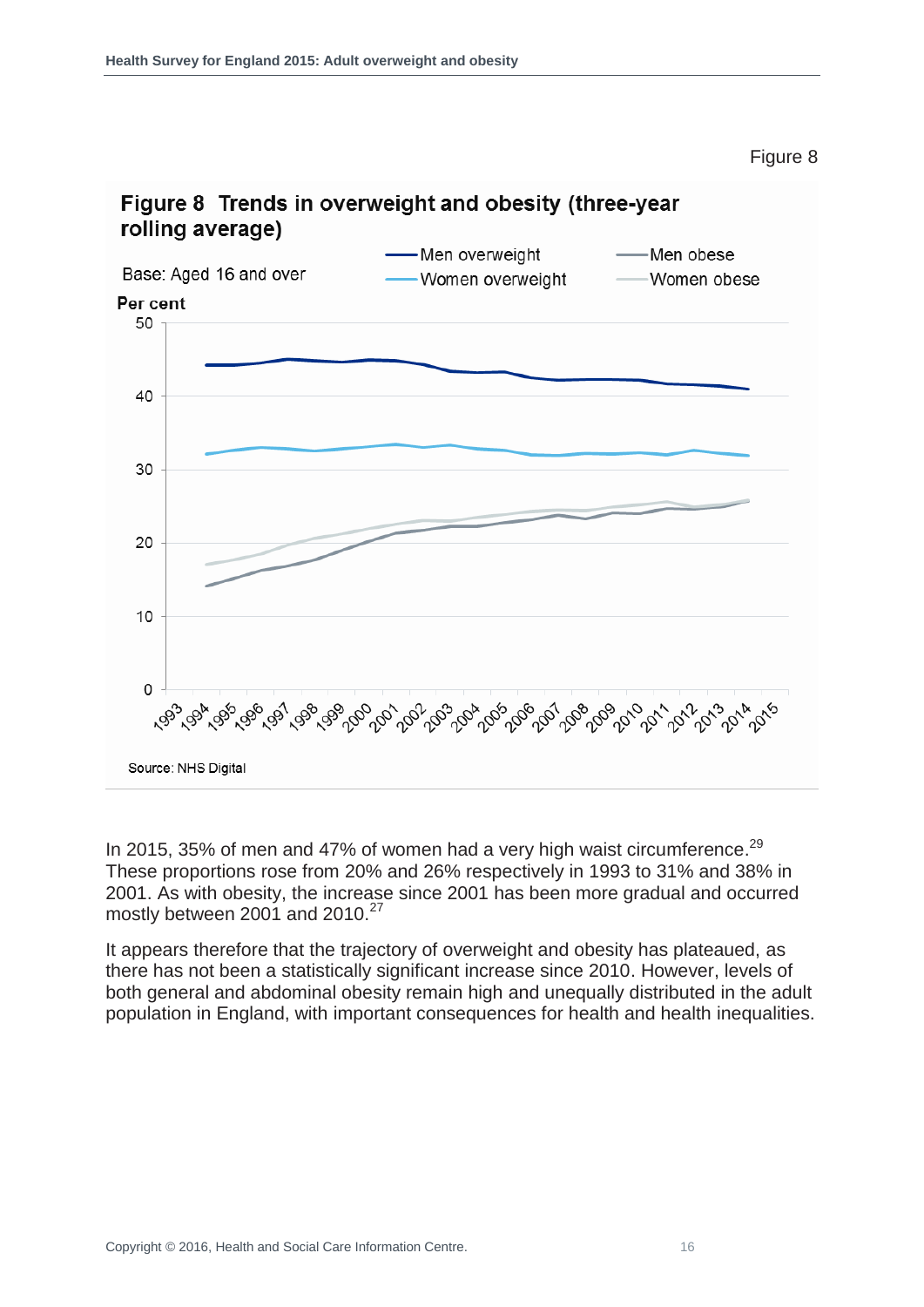### <span id="page-16-0"></span>**Notes and references**

- <sup>1</sup> Prospective Studies Collaboration. *Body-mass index and cause-specific mortality in 900,000 adults: collaborative analyses of 57 prospective studies.* Lancet 2009;373:1083-96.
- <sup>2</sup> Calle E, Rodriguez C Walker-Thurmond K et al. *Overweight, Obesity, and Mortality from Cancer in a Prospectively Studied Cohort of U.S. Adults.* New England Journal of Medicine 2003;348:1625- 38.
- <sup>3</sup> Kopelman P. Health risks associated with overweight and obesity. Obesity reviews. 2007 Mar 1;8(s1):13-7.
- <sup>4</sup> NHS. Atlas of Risk*.* [www.nhs.uk/Tools/Pages/NHSAtlasofrisk.aspx](http://www.nhs.uk/Tools/Pages/NHSAtlasofrisk.aspx)
- 5 Keys A, Fidanza F, Karvonen M et al. *Indices of relative weight and obesity.* Journal of Chronic Diseases 1972;**25**:329–343.
- 6 Lean M, Han T, Morrison C. *Waist circumference as a measure for indicating need for weight management*. BMJ. 1995;**311**:158-61.
- 7 Schneider HJ, Friedrich N, Klotsche J et al. *The Predictive Value of Different Measures of Obesity for Incident Cardiovascular Events and Mortality*. Journal of Clinical Endocrinology and Metabolism. 2010;**95**:1777–1785.
- <sup>8</sup> National Institute of Health and Care Excellence. *Obesity*: *Identification, assessment and management of overweight and obesity in children, young people and adults.* NICE, London, 2014. [www.nice.org.uk/guidance/cg189/chapter/1-recommendations#identification-and](http://www.nice.org.uk/guidance/cg189/chapter/1-recommendations#identification-and-classification-of-overweight-and-obesity)[classification-of-overweight-and-obesity](http://www.nice.org.uk/guidance/cg189/chapter/1-recommendations#identification-and-classification-of-overweight-and-obesity)
- <sup>9</sup> National Heart, Lung and Blood Institute Obesity Education Initiative. *The Practical Guide. Identification, Evaluation, and Treatment of Overweight and Obesity in Adults.* National Institutes of Health, 2000. [www.nhlbi.nih.gov/files/docs/guidelines/prctgd\\_c.pdf](http://www.nhlbi.nih.gov/files/docs/guidelines/prctgd_c.pdf)
- <sup>10</sup> Scantlebury R, Moody A. *Adult overweight and obesity.* Chapter 9 in Craig R, Mindell J (eds). *Health Survey for England 2014.* Health and Social Care Information Centre, Leeds, 2015.
- <sup>11</sup> Department of Health. *UK physical activity guidelines for adults (19-64 years) and (65+ years)*.Department of Health, London, 2011. https://www.gov.uk/government/publications/ukphysical-activity-guidelines
- <sup>12</sup> Public Health England. *Eatwell guide.* Public Health England, London, 2016. https://www.gov.uk/government/publications/the-eatwell-guide
- <sup>13</sup> HM Government. *Childhood Obesity: A Plan for Action* London, 2016. https://www.gov.uk/government/publications/childhood-obesity-a-plan-for-action/childhoodobesity-a-plan-for-action
- <sup>14</sup> Department of Health. *Public Health Responsibility Deal.* Department of Health, London, 2011. [https://responsibilitydeal.dh.gov.uk/wp-content/uploads/2012/03/The-Public-Health-](https://responsibilitydeal.dh.gov.uk/wp-content/uploads/2012/03/The-Public-Health-Responsibility-Deal-March-20111.pdf)[Responsibility-Deal-March-20111.pdf](https://responsibilitydeal.dh.gov.uk/wp-content/uploads/2012/03/The-Public-Health-Responsibility-Deal-March-20111.pdf)
- <sup>15</sup> NHS. *Change4Life campaign.* [www.nhs.uk/Change4Life/Pages/why-change-for-life.aspx](http://www.nhs.uk/Change4Life/Pages/why-change-for-life.aspx)
- <sup>16</sup> Department of Health. *Living Well for Longer.* Department of Health, London, 2013. [www.gov.uk/government/uploads/system/uploads/attachment\\_data/file/181103/Living\\_well\\_for\\_lo](file:///C:/Users/rmjdjmi/AppData/Local/Microsoft/Windows/Temporary%20Internet%20Files/Content.Outlook/ZJWBEHC6/www.gov.uk/government/uploads/system/uploads/attachment_data/file/181103/Living_well_for_longer.pdf) [nger.pdf](file:///C:/Users/rmjdjmi/AppData/Local/Microsoft/Windows/Temporary%20Internet%20Files/Content.Outlook/ZJWBEHC6/www.gov.uk/government/uploads/system/uploads/attachment_data/file/181103/Living_well_for_longer.pdf)
- <sup>17</sup> Public Health England. *Obesity and the environment briefing – regulating the growth of fast-food outlets.* Public Health England, London, 2014. [www.gov.uk/government/publications/obesity-and](http://www.gov.uk/government/publications/obesity-and-the-environment-briefing-regulating-the-growth-of-fast-food-outlets)[the-environment-briefing-regulating-the-growth-of-fast-food-outlets](http://www.gov.uk/government/publications/obesity-and-the-environment-briefing-regulating-the-growth-of-fast-food-outlets)
- <sup>18</sup> Public Health England. *Obesity and the environment briefing – increasing physical activity and active travel.* Public Health England, London, 2013. [www.gov.uk/government/publications/obesity-and](http://www.gov.uk/government/publications/obesity-and-the-environment-briefing-increasing-physical-activity-and-active-travel)[the-environment-briefing-increasing-physical-activity-and-active-travel](http://www.gov.uk/government/publications/obesity-and-the-environment-briefing-increasing-physical-activity-and-active-travel)
- $19$  The Frankfort Plane is an imaginary line passing through the external ear canal and across the top of the lower bone of the eye socket, immediately under the eye. A participant's head is positioned so that the Frankfort Plane is horizontal. In this position the headplate of the stadiometer will rest on the crown of the head.
- <sup>20</sup> World Health Organization. *World Health Organization body mass index (BMI) classification*. [http://apps.who.int/bmi/index.jsp?introPage=intro\\_3.html](http://apps.who.int/bmi/index.jsp?introPage=intro_3.html)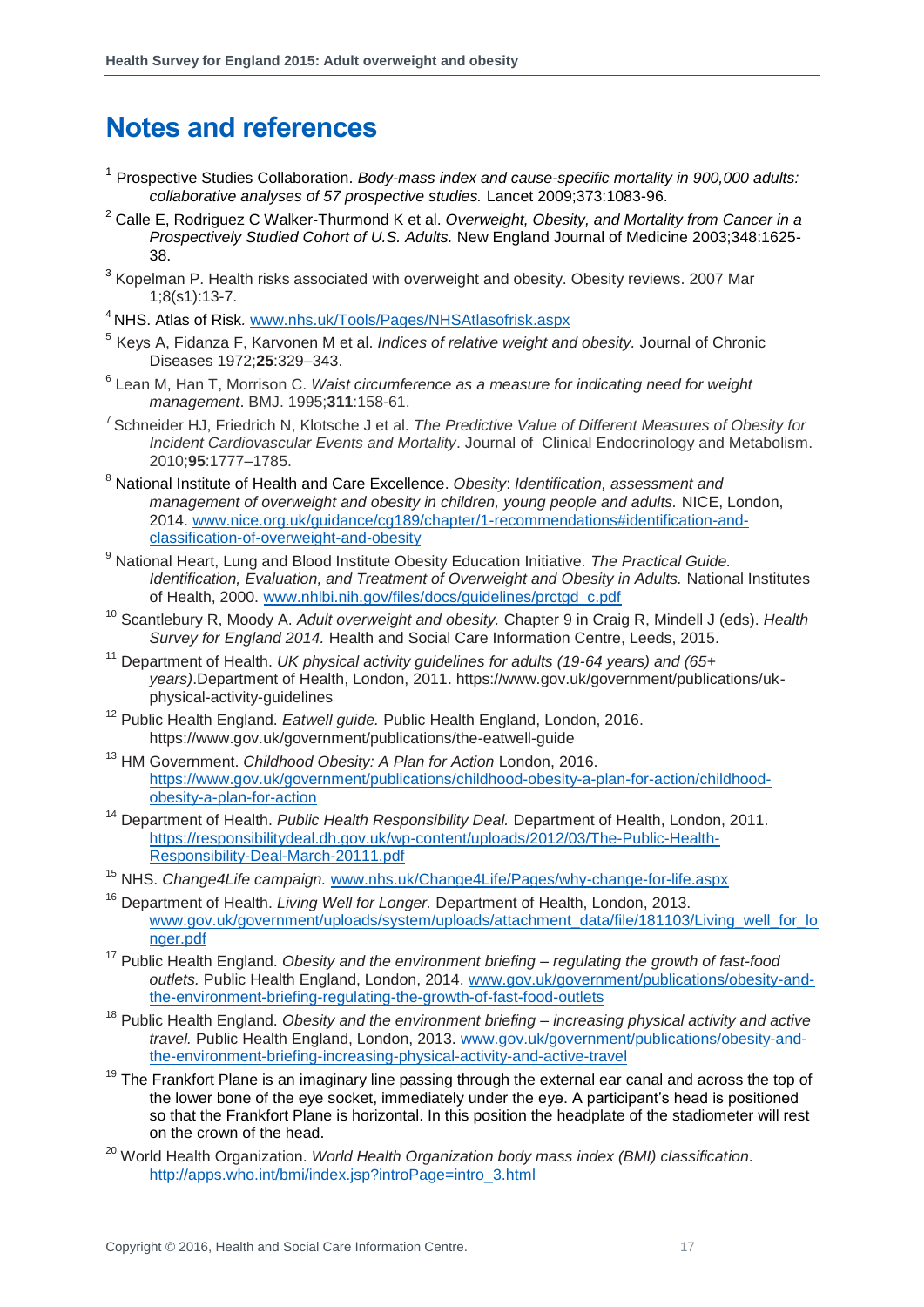- <sup>21</sup> NHS Consensus Development Conference. *Gastrointestinal surgery for severe obesity.* Nutrition 1996;**12**:397-402.
- <sup>22</sup> World Health Organization, 2000. *Obesity: preventing and managing the global epidemic* (No. 894). World Health Organization.
- <sup>23</sup> World Health Organization. *Use of glycated haemoglobin (HbA1C) in the diagnosis of diabetes mellitus: Abbreviated report of a WHO consultation.* WHO, 2011. [www.who.int/diabetes/publications/diagnosis\\_diabetes2011/en](file:///C:/Users/Jenny/Dropbox/Jenny%20personal/HSE%20report%20not%20confidential/ob/www.who.int/diabetes/publications/diagnosis_diabetes2011/en)
- <sup>24</sup> The Standard International (SI) unit for measurement of  $HbA_{1C}$  has been changed to mmol/mol. From June 2009 until May 2011, laboratories in England provided results as both percentage and mmol/mol; since June 2011, results have been provided only in mmol/mol. See Drugs and Therapeutics Bulletin. *Change in units for HbA1c.*  [http://dtb.bmj.com/site/about/HBA1C\\_chart\\_Feb\\_10.pdf](http://dtb.bmj.com/site/about/HBA1C_chart_Feb_10.pdf)
- <sup>25</sup> International Expert Committee. *International expert committee report on the role of the A<sub>1C</sub> assay in the diagnosis of diabetes.* Diabetes Care 2009;**32**:1327-34.
- <sup>26</sup> Not all households provide information about household income. 16% of adults with valid height and weight measurements, and 15% with valid waist measurements, lived in households that did not have any information about household income.
- <sup>27</sup> Health Survey for England: Trend tables 2015<http://digital.nhs.uk/hse2015trend>
- <sup>28</sup> NHS Digital. *Statistics on Obesity, Physical Activity and Diet – England 2016.* NHS Digital, 2016. <http://content.digital.nhs.uk/catalogue/PUB20562>
- $29$  While there is a large degree of overlap with BMI, 8% of obese adults have a low or high waist circumference, 3% of those with normal weight and 38% of overweight have a very high waist circumference. These figures can be calculated from the combined BMI and waist circumference health risk table in the trend tables<http://digital.nhs.uk/hse2015trend>